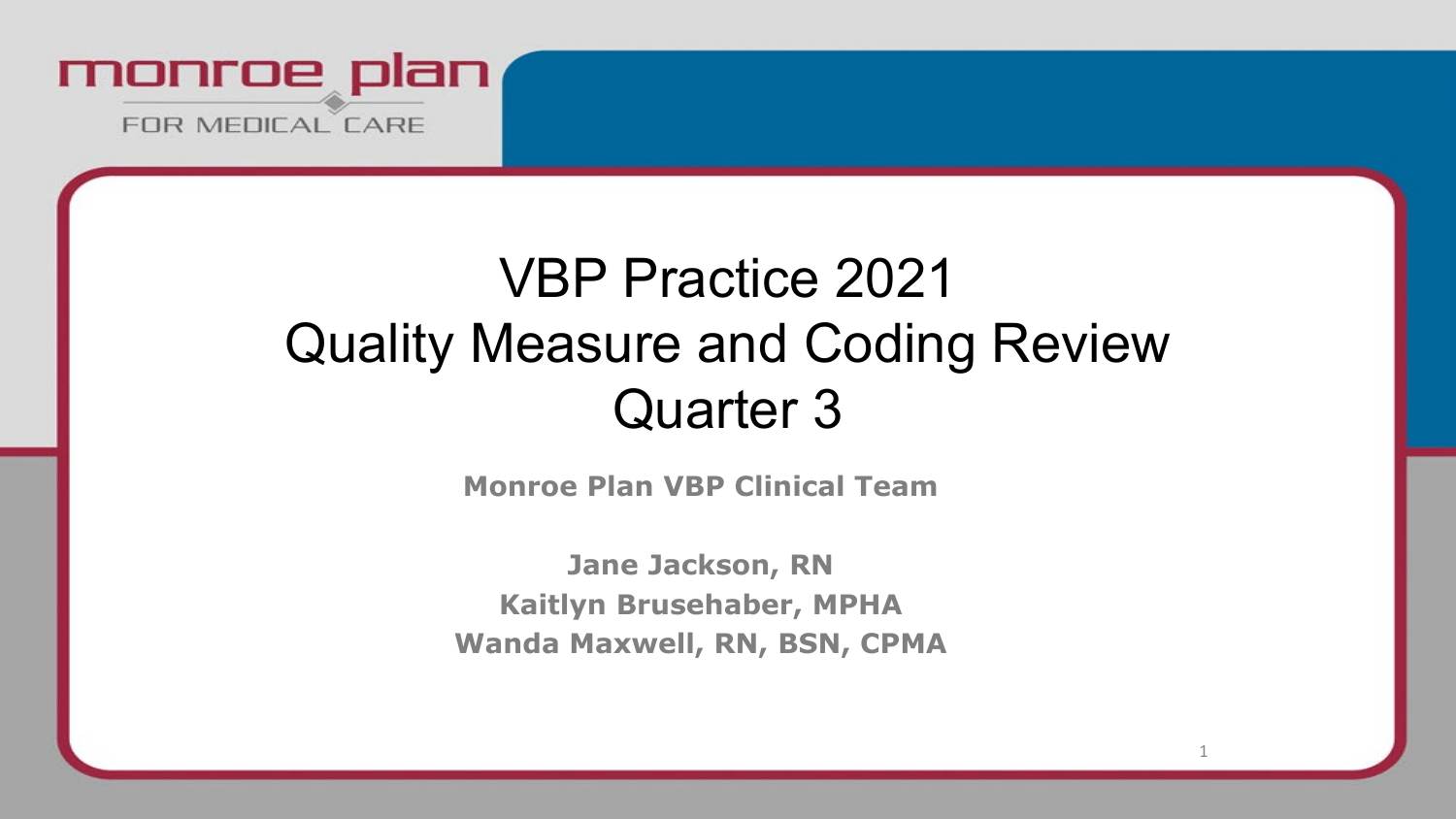

# End of 2021 Measure Focus

- Adult/Pediatric Practices
	- DRE and A1c: Hemoglobin A1c and Diabetic Dilated Retinal Eye Exam
	- COL: Colorectal Cancer Screening
	- BCS: Breast Cancer Screening
- Pediatric Practices
	- WCV/WCC: Yearly Well Visit for children 3-17 years old
	- $-$  CIS: Childhood Immunization Status by the 2<sup>nd</sup> birthday
	- $-$  IMA: Immunizations for Adolescents by the 13<sup>th</sup> birthday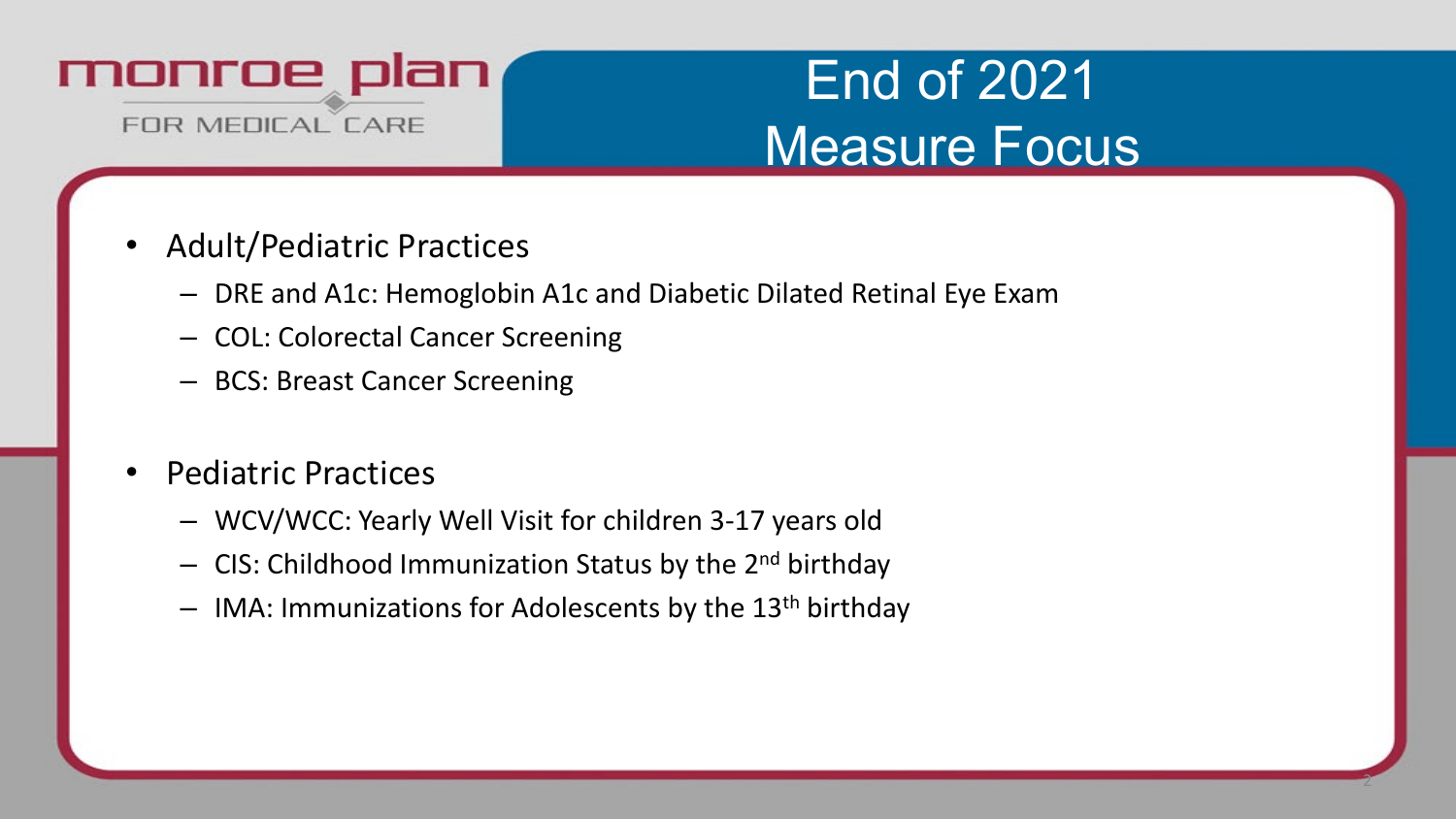

## **Hemoglobin A1c (HbA1c) Poor Control > 9.0%**

**Patients 18–75 years of age with a diagnosis of diabetes (type 1 and type 2) who had the following: the most recent HbA1c level performed during the calendar year is > 9.0% or the result is missing**

**HbA1c Poor Control > 9.0%:** the most recent HbA1c level is > 9.0% *or* is missing a result *or* if an HbA1c test was not done during the calendar year as documented through laboratory data or medical record review

Documentation in the medical record must include the **result or finding** as well as the date when the Hemoglobin A1c (HbA1c) test was performed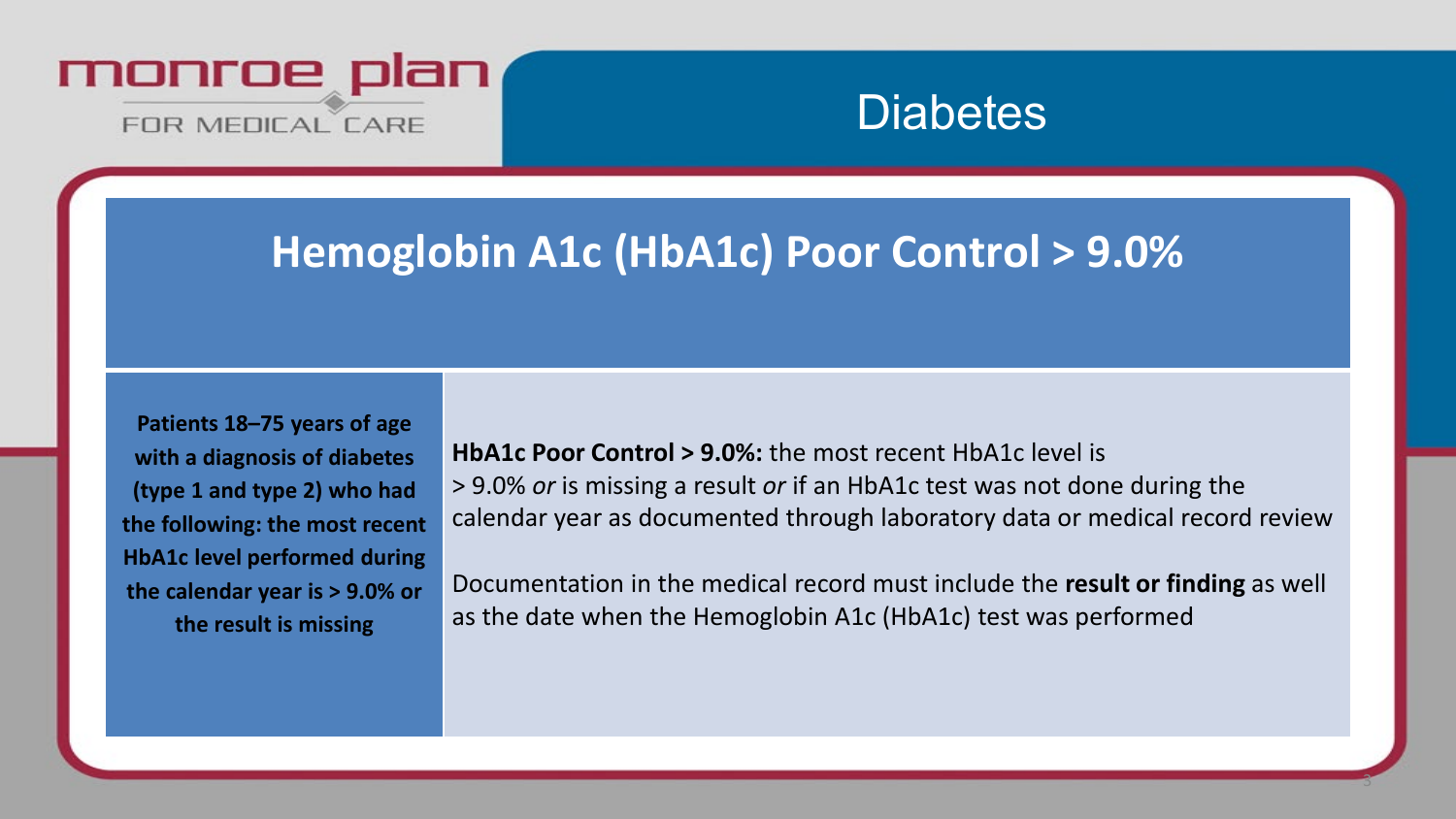

# **Hemoglobin A1c (HbA1c) Poor Control > 9.0% Coding**

#### **Coding:**

#### **83036, 83037**

3044F - Most recent hemoglobin A1c (HbA1c) level less than 7.0% 3046F - Most recent hemoglobin A1c level greater than 9.0% 3051F - Most recent hemoglobin A1c (HbA1c) level greater than or equal to 7.0% and less than 8.0% 3052F - Most recent hemoglobin A1c (HbA1c) level greater than or equal to 8.0% and less than or equal to 9.0%

\*\* *CPT II codes used to identify compliance must use the most recent result provided during the calendar year. (Note: A lower rate indicates better performance for this measure)*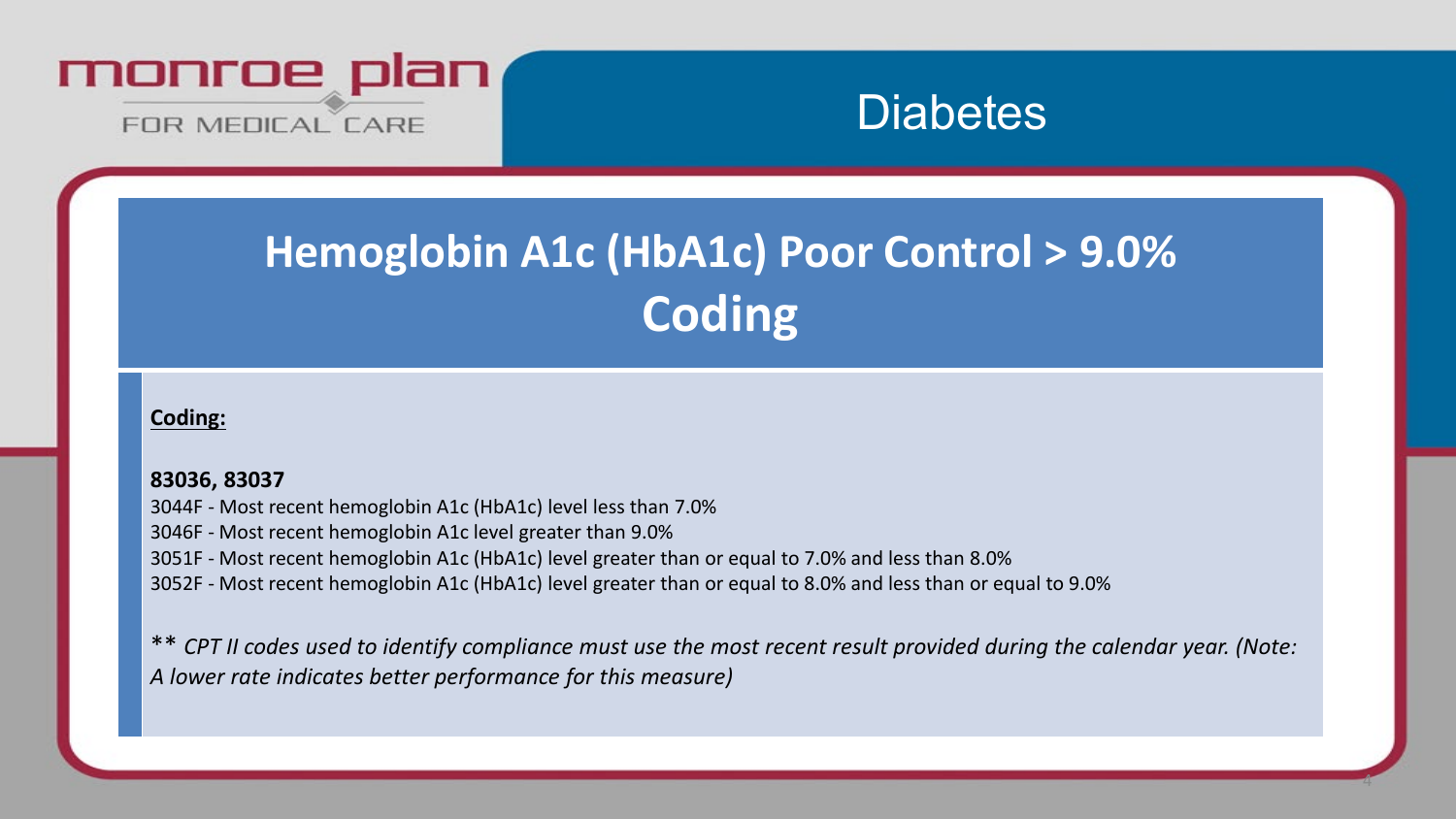

### **Dilated Eye Exam**

**Patients 18–75 years of age with a diagnosis of diabetes (type 1 and type 2) who had a dilated eye exam by an eye care professional during the calendar year** *or* **had a negative dilated eye exam by an eye care professional in the year prior to the current year**

Medical record documentation should include/ indicate:

- Documentation from a health care professional indicating that a retinal or dilated exam was completed by an eye care professional (optometrist or ophthalmologist), the date when the exam was performed and the results
- ❖ A chart or photograph indicating the date when the fundus photography was performed and one of the following:
- evidence that an eye care professional (optometrist or ophthalmologist) reviewed the results
- \* evidence results were read by a qualified reading center that operates under the direction of a medical director who is a retinal specialist
- evidence results were read by a system that provides an artificial intelligence (AI) interpretation
- Documentation of a negative retinal or dilated exam by an eye care professional in the year prior to the current year, where results indicate retinopathy was not present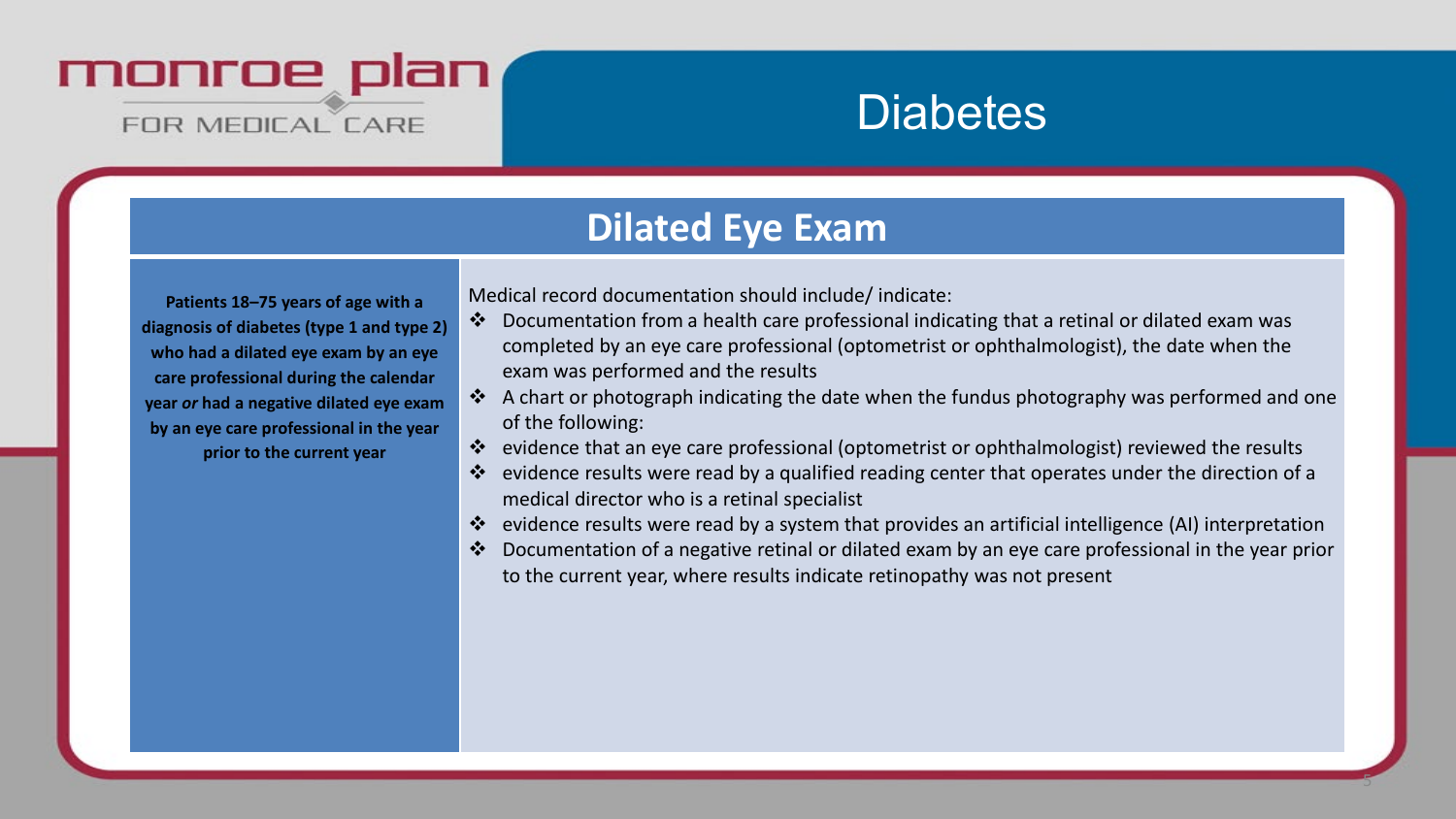

## **Dilated Eye Exam Coding**

#### **Coding:**

S0620-S0621; 92002; 92004; 92012; 92014; 92250; 92227; 92228 *(must be performed by an optometrist or ophthalmologist)*

**Codes to identify Diabetic Retinal Screening with an Eye Care Professional** *reported by any provider:*

2022F – Dilated retinal exam with interpretation by an ophthalmologist or optometrist documented and reviewed; with evidence of retinopathy 2023F – Dilated retinal eye exam with interpretation by an ophthalmologist or optometrist documented and reviewed; without evidence of retinopathy 2024F – Seven (7) standard field stereoscopic retinal photos with interpretation by an ophthalmologist or optometrist documented and reviewed; with evidence of retinopathy

2025F - Seven (7) standard field stereoscopic retinal photos with interpretation by an ophthalmologist or optometrist documented and reviewed; without evidence of retinopathy

2026F – Eye imaging validated to match diagnosis from seven (7) standard field stereoscopic retinal photos results documented and reviewed; with evidence of retinopathy 2033F – Eye imaging validated to match diagnosis from seven (7) standard field stereoscopic retinal photos results documented and reviewed; without evidence of retinopathy

**3072F – Low risk for retinopathy** *(no evidence of retinopathy in the prior year)*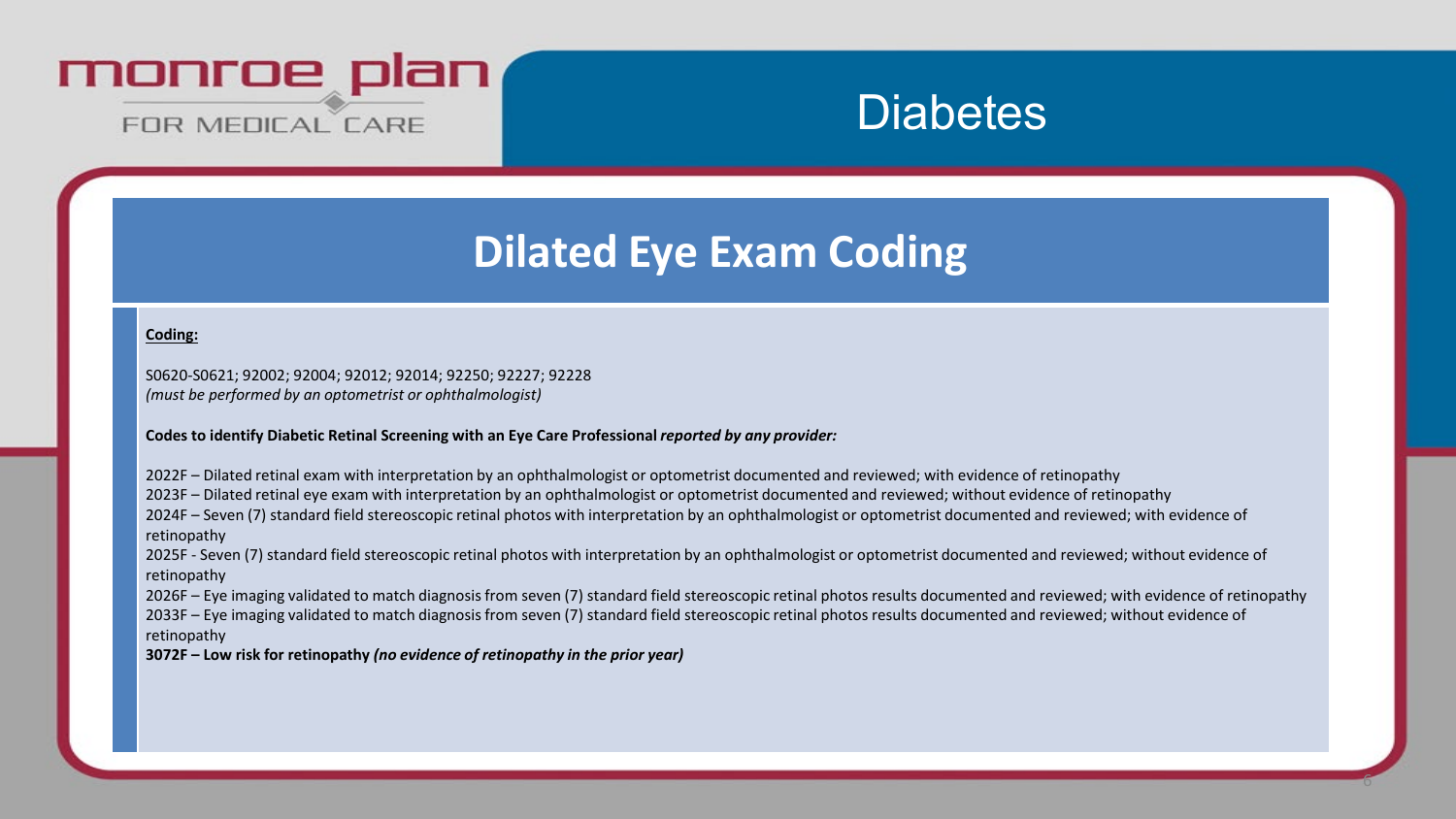

### **Helpful Tips to Improve Diabetes Measures**

- Consider inhouse POS machine
- Consider inhouse DRE machine
- Discuss at appointments-Need/Results-Document in EMR
	- DRE
	- A1C
	- Foot exams
	- **Medications**
- Collaboration with MH provider for those on an antipsychotic medication
- ❖ Nutrition consult, CDE in house, Pharmacist
- Group visits
- Check HEALTHeLINK for results-document in EMR

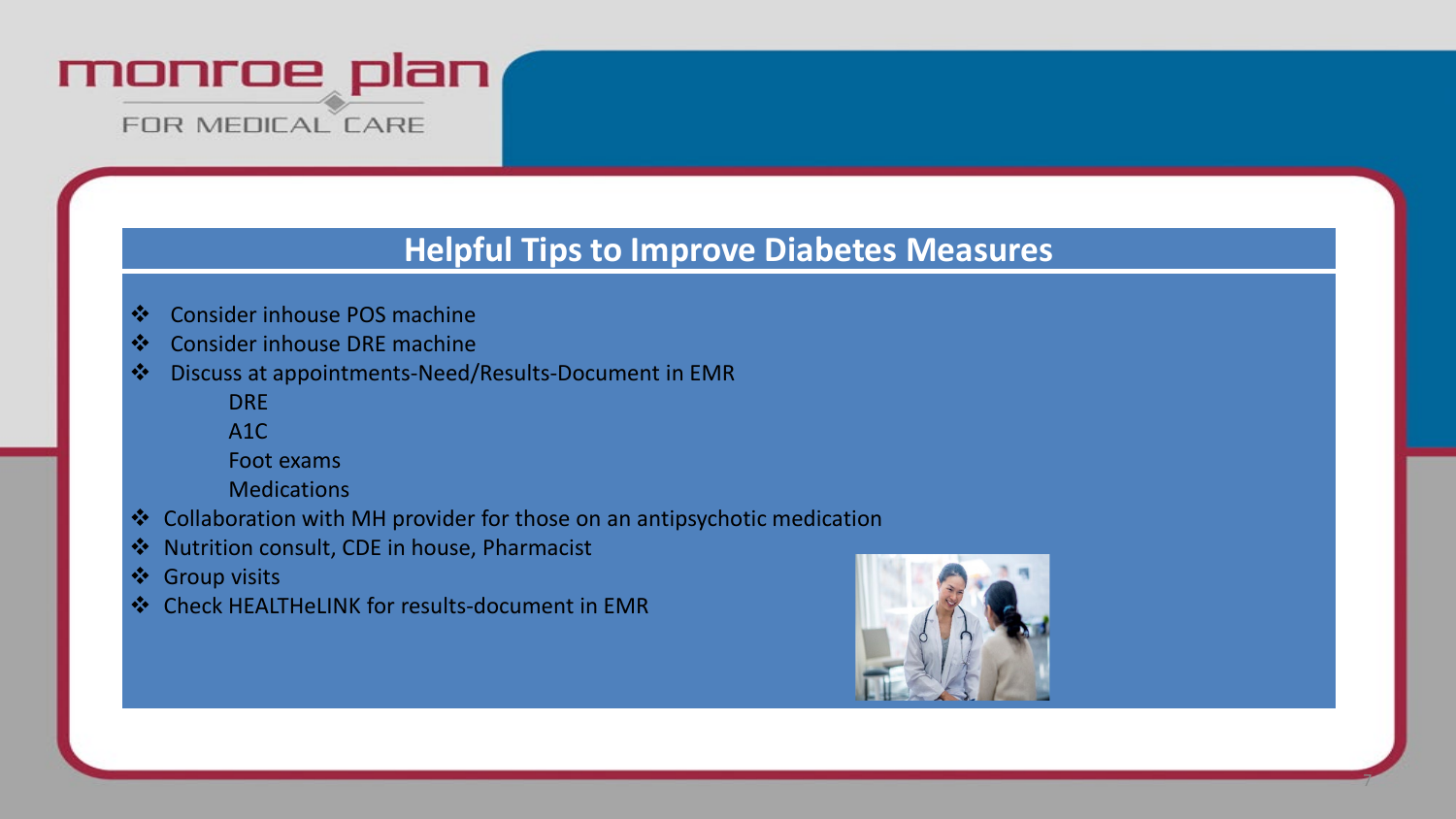

# Preventive Screenings

8

## **Breast Cancer Screening (BCS)**

**Women 50-74 years of age who had a mammogram to screen for breast cancer. One or more mammograms in the last two years.**

#### **Coding:**

77061-77063 77065-77067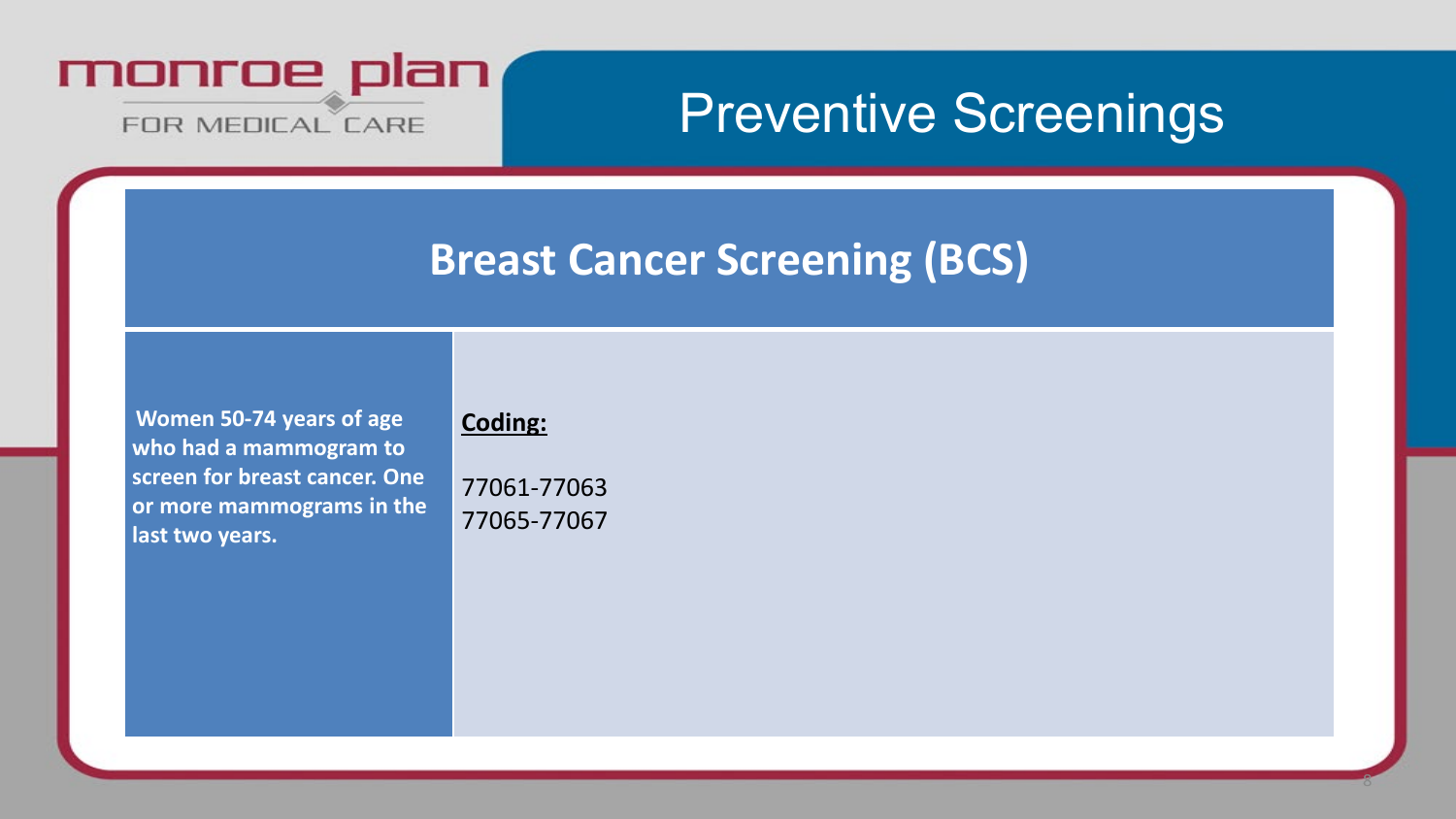

### **Helpful Tips to Improve BCS Scores**

- A script is needed for a mammogram. Offer script at appointments
- **❖** Consider hosting a Mammography bus event
- ❖ Patient Education
- Outreach calls
- $\dots$  Molina offers a patient incentive

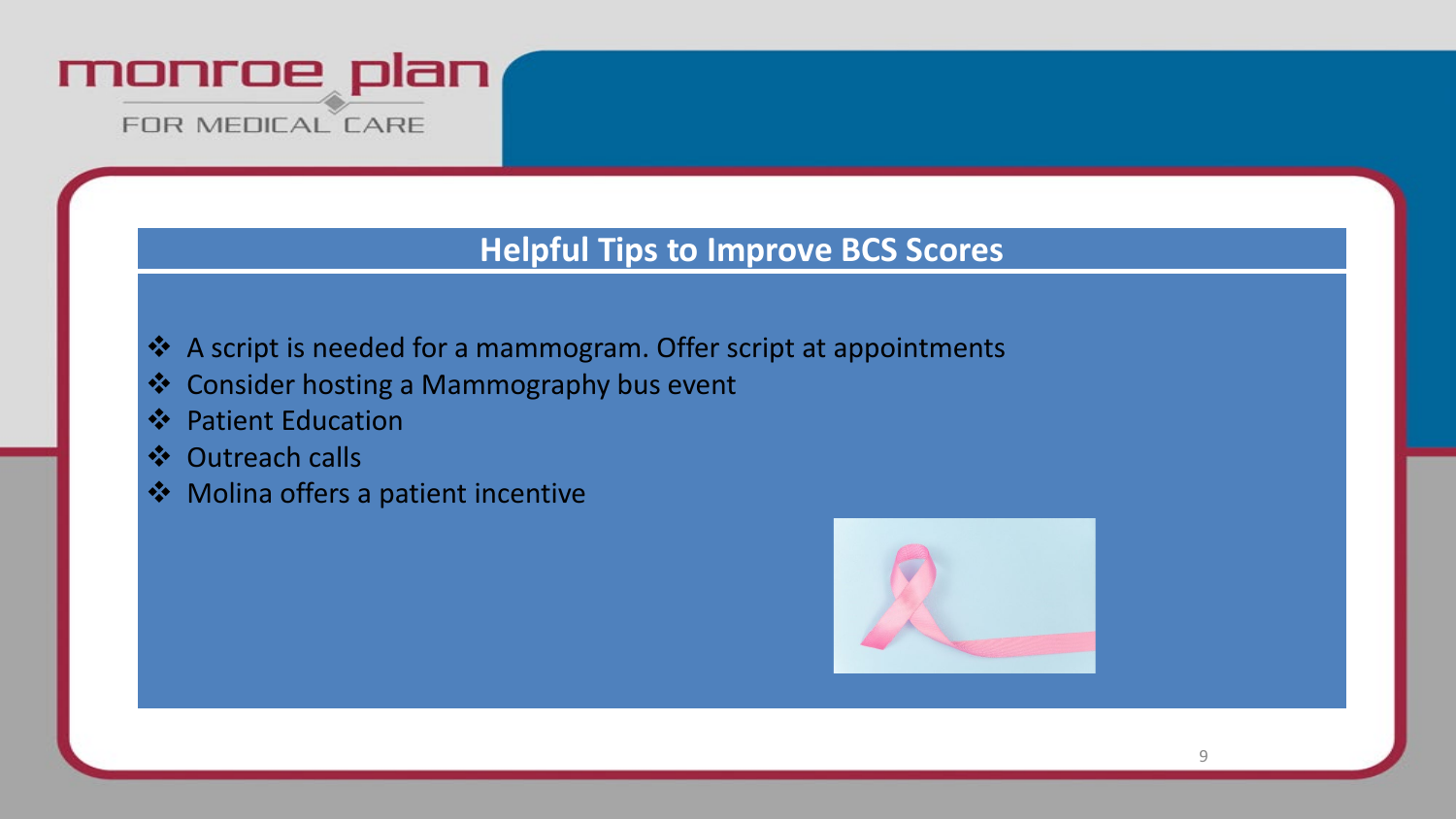

# Preventive Screening

### **Colorectal Cancer Screening (COL)**

**Patients male or female 50-75 years of age who had screening for colorectal cancer. Screening for colorectal cancer by one of the following:** 

- **Fecal occult blood test (FOBT; iFOBT; FIT)** *OR*
- **Flexible sigmoidoscopy during the last year or within the past four years** *OR*
- **Colonoscopy during the last year or within the past nine years** *OR*
- **CT colonography during the last year or within the past four years** *OR*
- **FIT-DNA (e.g. Cologuard) test during the last year or within the past two years**

#### **Coding:**

FOBT: 82270, 82274, G0328

Flexible Sigmoidoscopy: 45330-45335, 45337-45338, 45346, 45340-45342, 45347, 45349-45350, G0104

Colonoscopy: 44388-44392, 44394, 44401-44408, 45378-45382, 45388, 45384-45386, 45389, 45391-45392, 45390, 45393, 45398, G0105, G0121

CT colonography: 74261-74263

FIT-DNA: 81528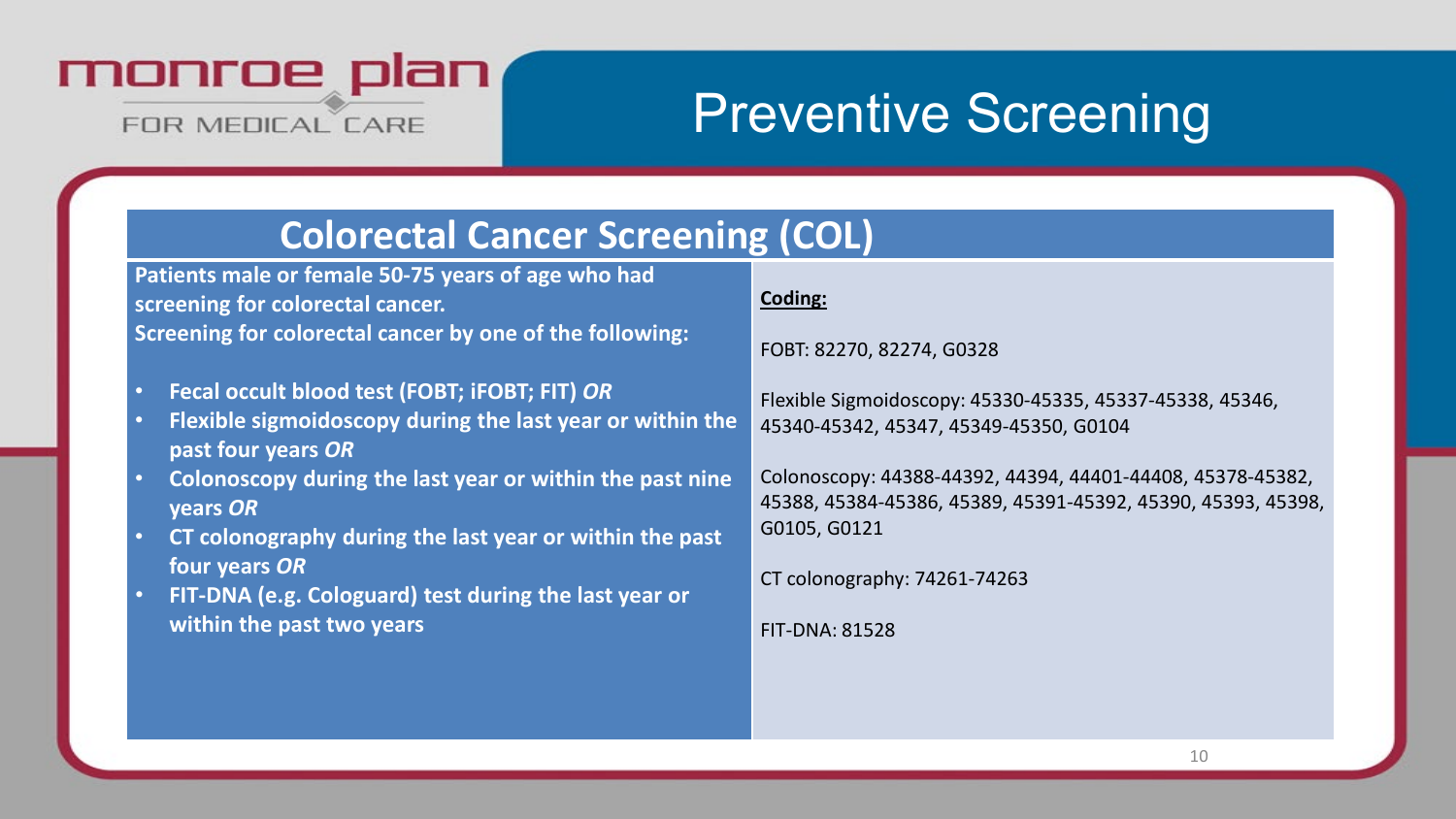

### **Helpful Tips to Improve COL Scores**

- $\cdot$  Linking with Cologuard drop off and pick up right from the patient's home; have interpreters; have a portal for results; have local representatives to come meet with your office staff
- $\cdot$  Have FIT kits on hand for sending home with patient that day and follow up within 3 days of visit
- Supplemental data hunt for colonoscopies performed in the last 10 years ask the patient what year their last colonoscopy was and document in EMR

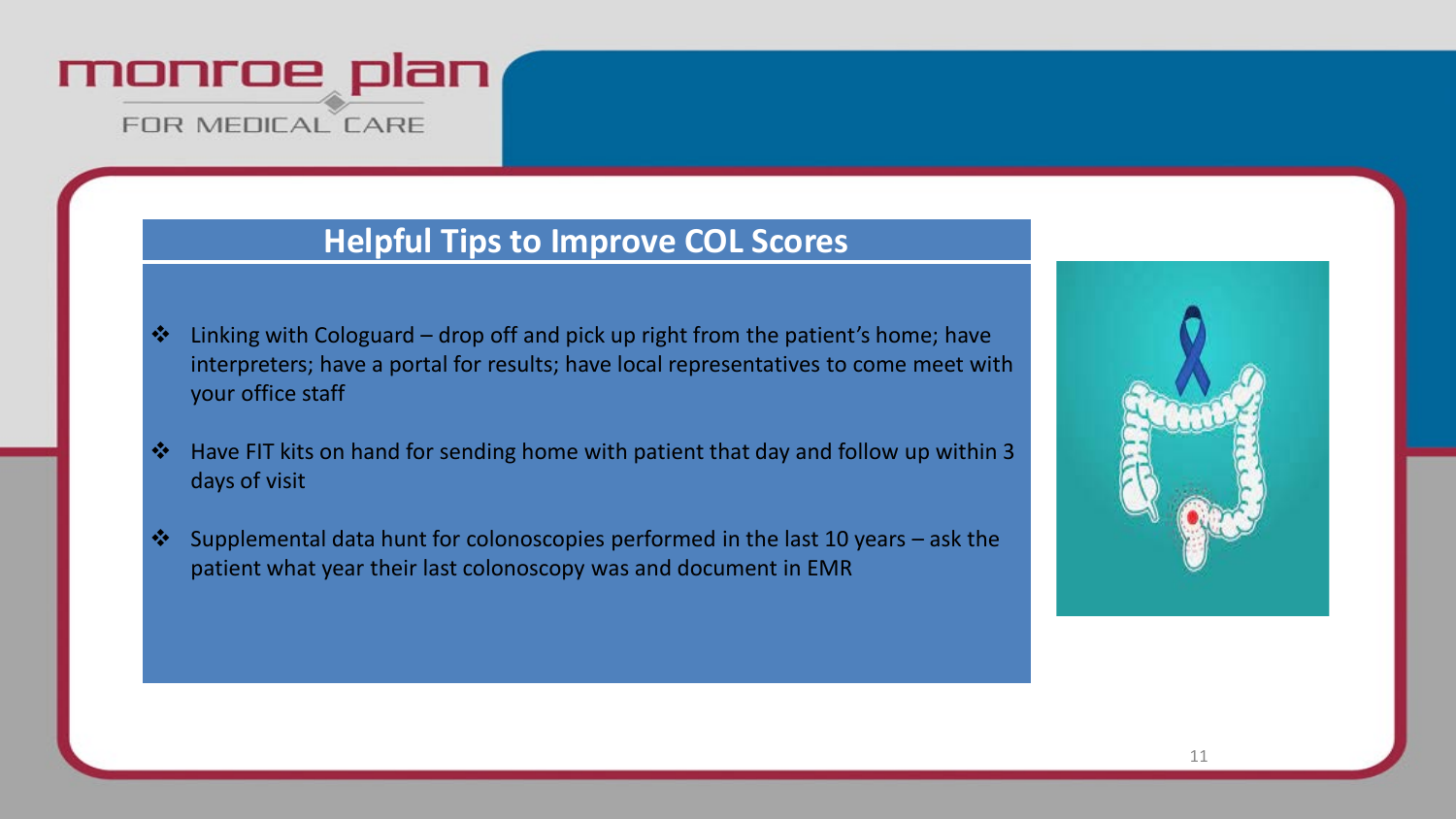

# **Pediatrics**

### **Well Child Visit (WCV and WCC)**

- **WCV: Children 3-17 years of age with one well-child visit with a PCP or an OB/GYN practitioner within the calendar year**
- **WCC: Children 3-17 years of age who had an outpatient visit with a PCP or OB/ GYN practitioner and who had evidence of the following:**
- **BMI percentile documentation**
- **Counseling for nutrition**
- **Counseling for physical activity**
- **All 3 components need to be met to get credit for the measure**
- **Can be supplemented with chart review**

#### **WCV Coding:**

99382-99385, 99392-99395

**WCC Coding:** BMI percentile: Z68.51, Z68.52, Z68.53, Z68.54

Nutrition Counseling: Z71.3 97802-97804; G0270-G0271

Physical Activity Counseling: Z71.82, Z02.5 G0447

**\*\*** Ensure *all* diagnosis codes submitted are also included in the medical record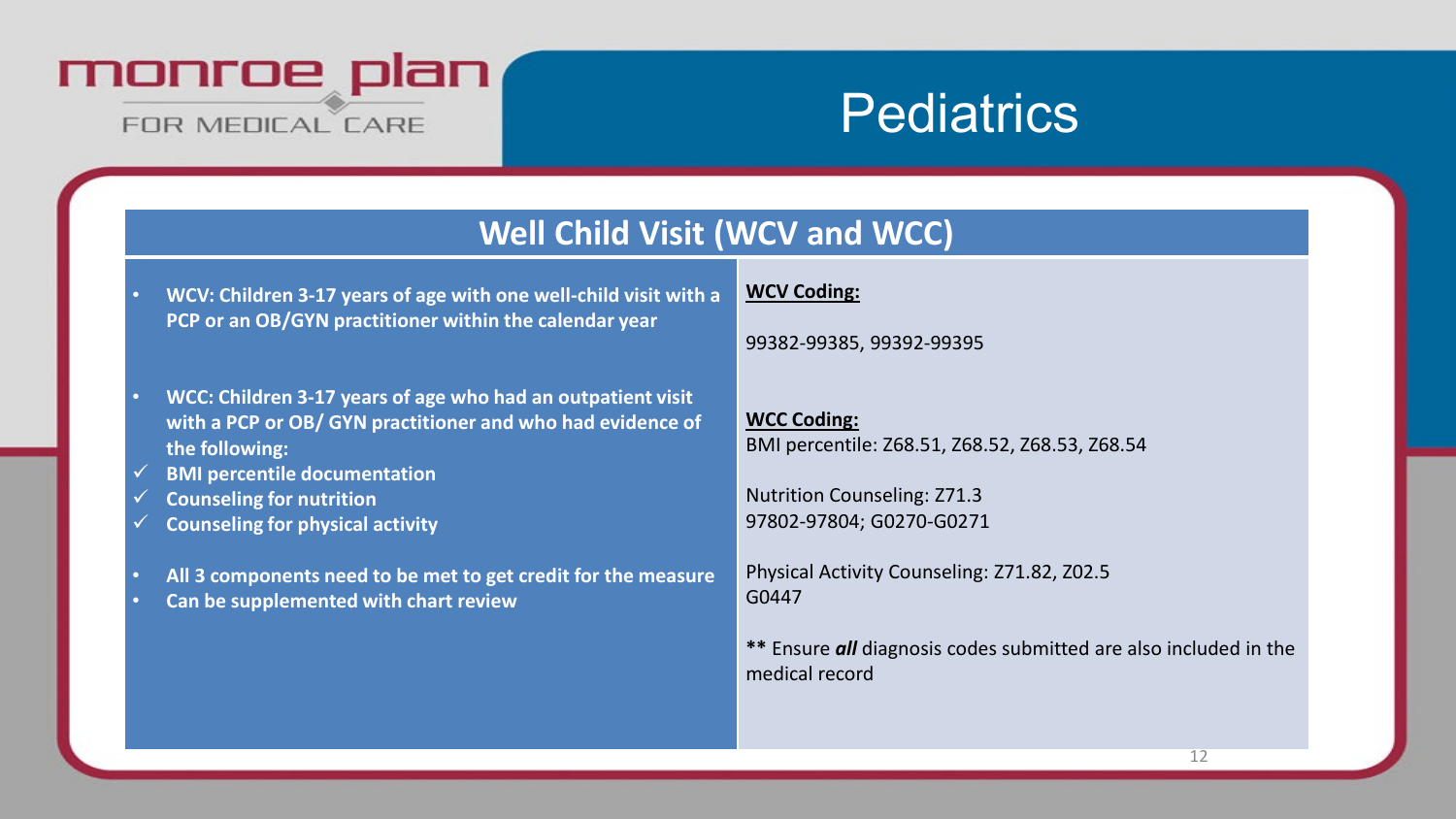

# **Pediatrics**

### **Immunizations for Adolescents (Combo 2) (IMA)**

|                                                                                                  | Coding:                                                                                                                       |
|--------------------------------------------------------------------------------------------------|-------------------------------------------------------------------------------------------------------------------------------|
| Adolescents who have had the following immunizations by their                                    |                                                                                                                               |
| 13th birthday:                                                                                   | Meningococcal: 90734                                                                                                          |
|                                                                                                  | <b>Tdap: 90715</b>                                                                                                            |
| One dose of meningococcal vaccine and<br>One tetanus, diphtheria toxoids and acellular pertussis | HPV: 90649-90651                                                                                                              |
| (Tdap) vaccine and                                                                               |                                                                                                                               |
| Completed the human papillomavirus (HPV) vaccine series                                          |                                                                                                                               |
|                                                                                                  | The claim for each vaccine administered must include the<br>vaccination supply code in addition to the administration<br>code |
|                                                                                                  | Vaccine codes: Refer to NYS Vaccines for Children (VFC)<br>Program                                                            |
|                                                                                                  |                                                                                                                               |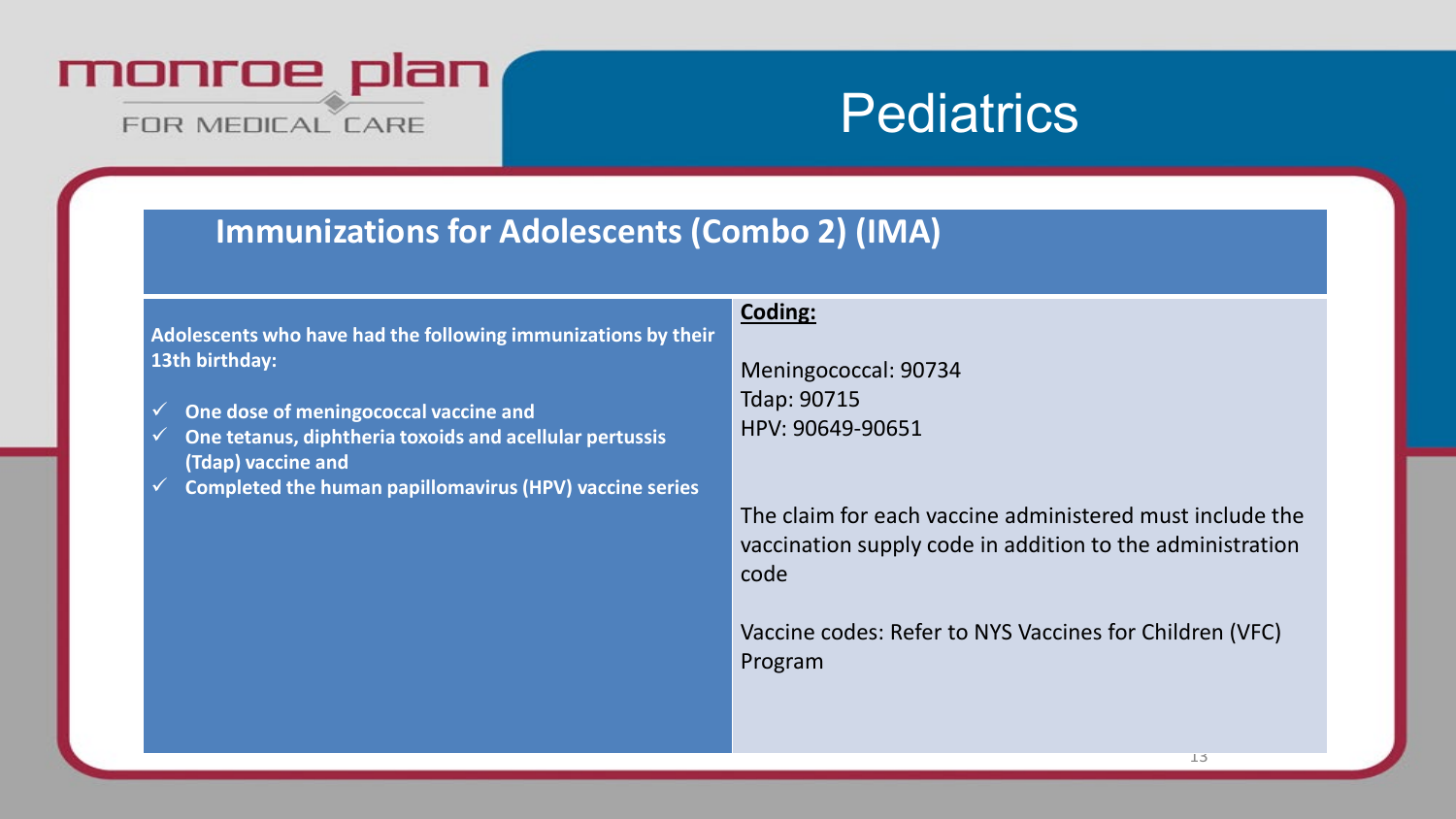

# **Pediatrics**

### **Childhood Immunizations Status (Combo 3) (CIS)**

#### **Children 2 years of age who have had the following immunizations on or before their second birthday:**

- **4 diphtheria, tetanus, and acellular pertussis (DTaP)**
- **3 polio (IPV)**
- **1 measles, mumps and rubella (MMR)**
- **3 haemophilusinfluenza type B (HiB)**
- **3 hepatitis B (HepB)**
- **1 chicken pox (VZV)**
- **4 pneumococcal conjugate (PCV)**

#### **Coding:**

The claim for each vaccine administered must include the vaccination supply code in addition to the administration code

Vaccine codes: **Refer to NYS Vaccines for Children (VFC) Program**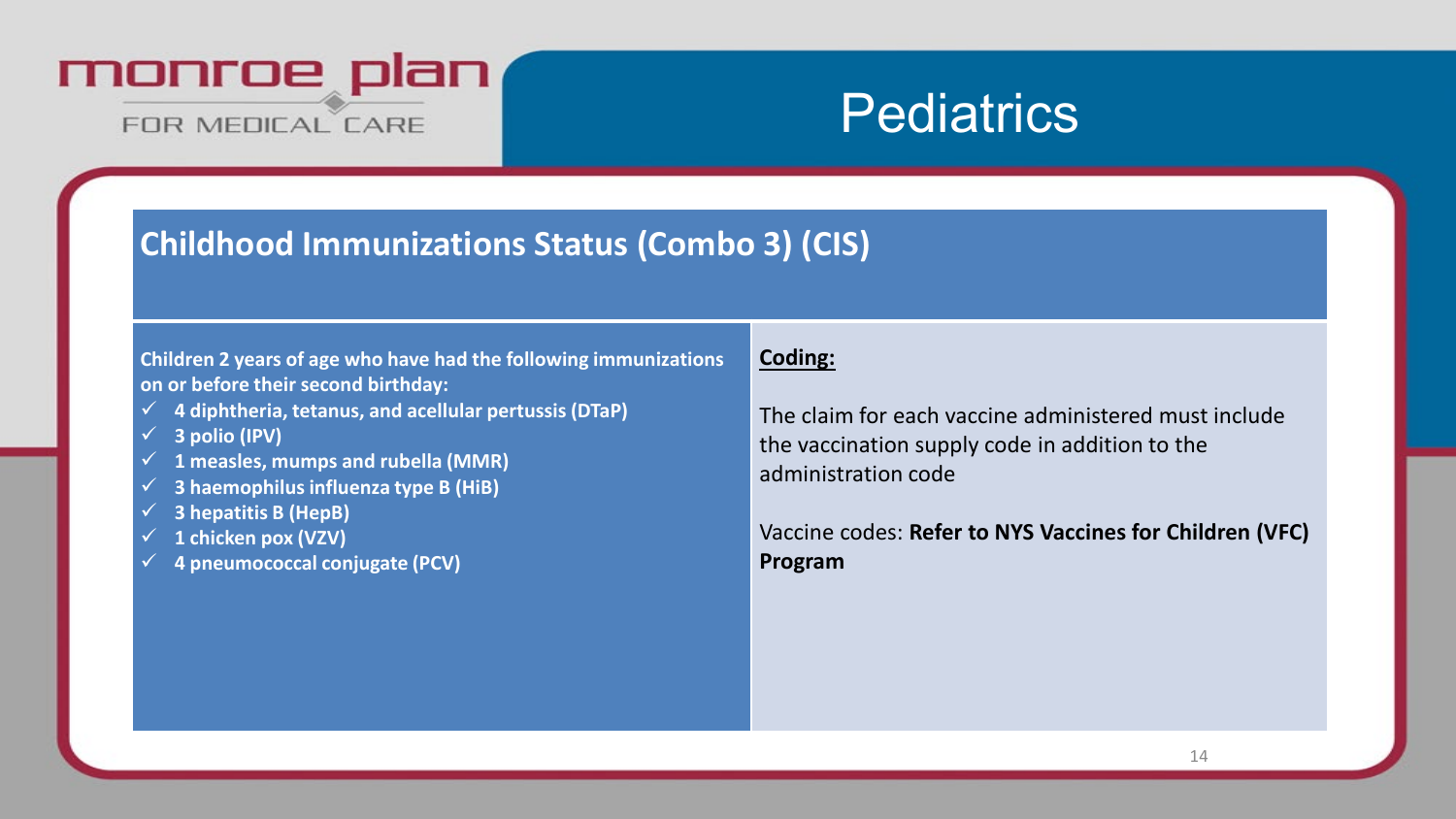



### **Helpful Tips to Improve Pediatric Measure Scores**

- ❖ Be sure to upload immunizations into NYSIIS
- Transfer any newborn hospital records into your EMR, including immunizations given in the hospital
- $\triangleleft$  Flip acute visit to a well visit
- $\triangle$  Max Pack appointments to include siblings if COVID safe
- $\triangle$  Plan initiatives for OR to patients a quarter in advance (example)
- ❖ Review "last seen" reports for those with missed appointments
- $\triangle$  EMR template should include WCC components to capture quality